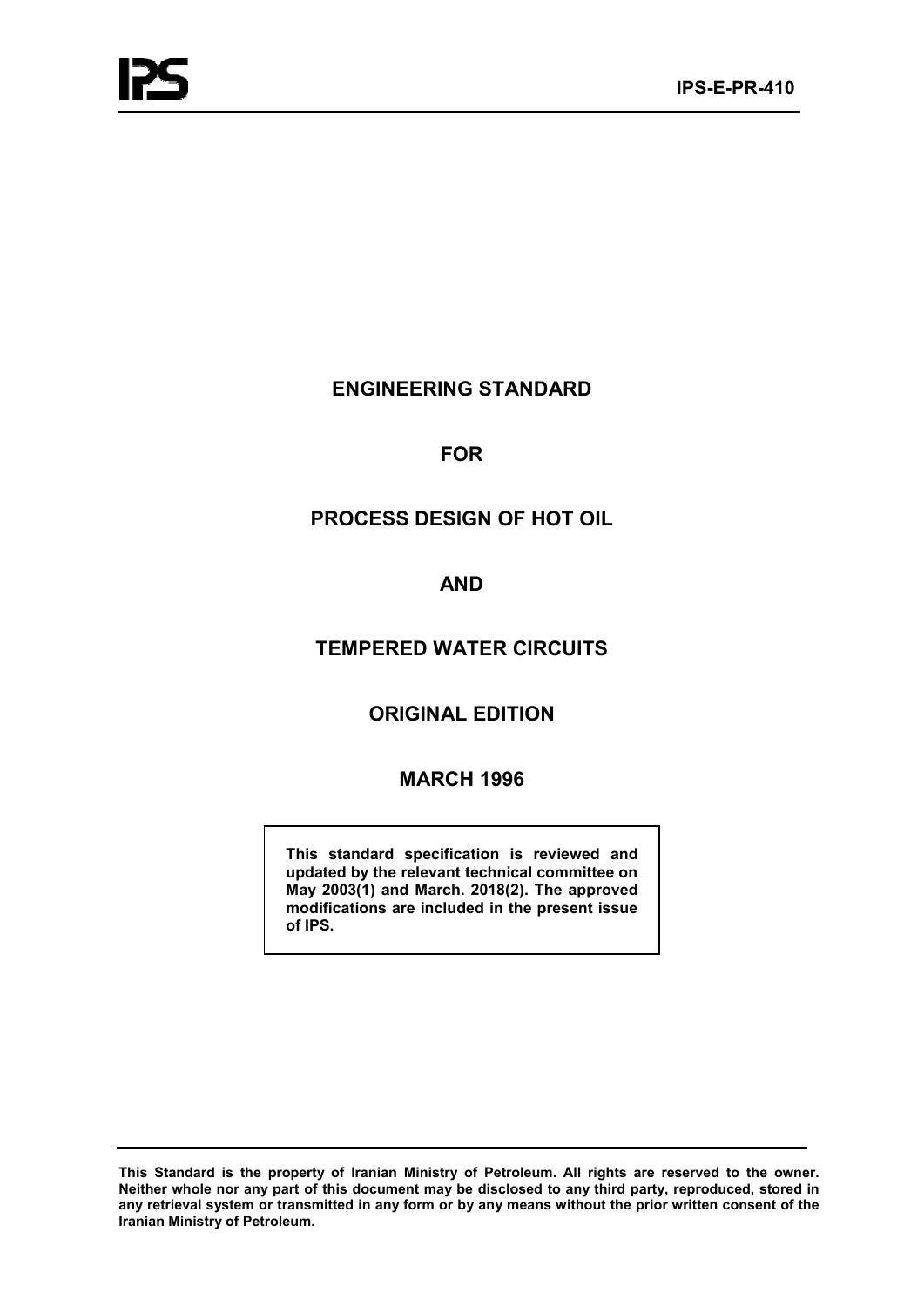## **FOREWORD**

The Iranian Petroleum Standards (IPS) reflect the views of the Iranian Ministry of Petroleum and are intended for use in the oil and gas production facilities, oil refineries, chemical and petrochemical plants, gas handling and processing installations and other such facilities.

IPS are based on internationally acceptable standards and include selections from the items stipulated in the referenced standards. They are also supplemented by additional requirements and/or modifications based on the experience acquired by the Iranian Petroleum Industry and the local market availability. The options which are not specified in the text of the standards are itemized in data sheet/s, so that, the user can select his appropriate preferences therein.

The IPS standards are therefore expected to be sufficiently flexible so that the users can adapt these standards to their requirements. However, they may not cover every requirement of each project. For such cases, an addendum to IPS Standard shall be prepared by the user which elaborates the particular requirements of the user. This addendum together with the relevant IPS shall form the job specification for the specific project or work.

The IPS is reviewed and up-dated approximately every five years. Each standards are subject to amendment or withdrawal, if required, thus the latest edition of IPS shall be applicable

The users of IPS are therefore requested to send their views and comments, including any addendum prepared for particular cases to the following address. These comments and recommendations will be reviewed by the relevant technical committee and in case of approval will be incorporated in the next revision of the standard.

Deputy of Standardization, Administrative of Technical, Execution and Evaluation of Projects Affairs, No.17, St. 14th, North Kheradmand, Karimkhan Blvd., Tehran, Iran.

Postal Code- 1585886851 Tel: 88810459-60 & 66153055 Fax: 88810462

Email: Standards@ nioc.ir

1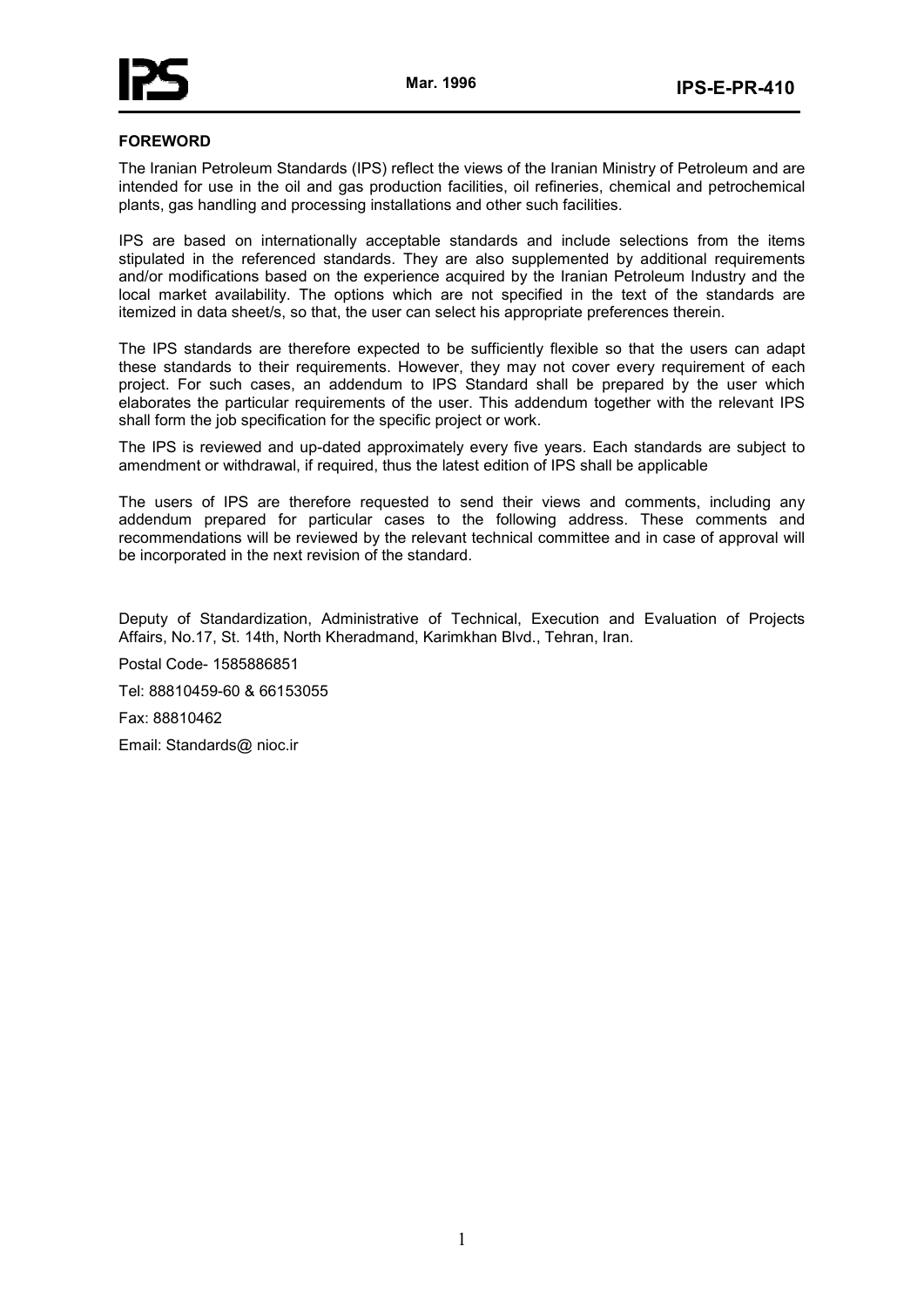

# **GENERAL DEFINITIONS**

Throughout this Standard the following definitions shall apply.

## **COMPANY :**

Refers to one of the related and/or affiliated companies of the Iranian Ministry of Petroleum such as National Iranian Oil Company, National Iranian Gas Company, National Petrochemical Company and National Iranian Oil Refinery And Distribution Company.

#### **PURCHASER :**

Means the "Company" where this standard is a part of direct purchaser order by the "Company", and the "Contractor" where this Standard is a part of contract document.

## **VENDOR AND SUPPLIER:**

Refers to firm or person who will supply and/or fabricate the equipment or material.

# **CONTRACTOR:**

Refers to the persons, firm or company whose tender has been accepted by the company.

## **EXECUTOR :**

Executor is the party which carries out all or part of construction and/or commissioning for the project.

#### **INSPECTOR :**

The Inspector referred to in this Standard is a person/persons or a body appointed in writing by the company for the inspection of fabrication and installation work.

#### **SHALL:**

Is used where a provision is mandatory.

## **SHOULD:**

Is used where a provision is advisory only.

## **WILL:**

Is normally used in connection with the action by the "Company" rather than by a contractor, supplier or vendor.

# **MAY:**

Is used where a provision is completely discretionary.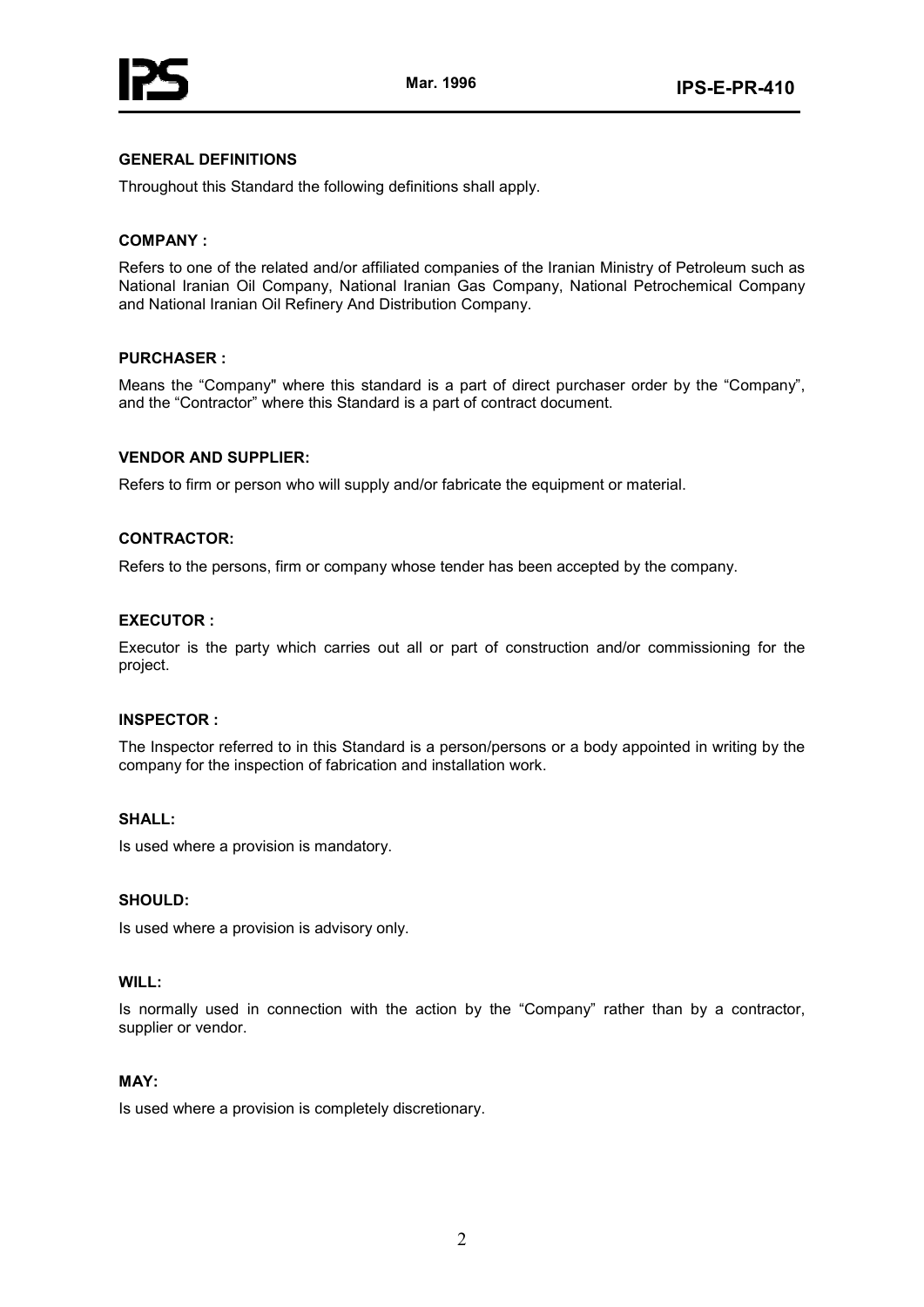

# **CONTENTS:**

# PAGE No.

| PART I PROCESS DESIGN OF HOT OIL SYSTEM         |  |
|-------------------------------------------------|--|
|                                                 |  |
|                                                 |  |
| PART II PROCESS DESIGN OF TEMPERED WATER SYSTEM |  |
|                                                 |  |
|                                                 |  |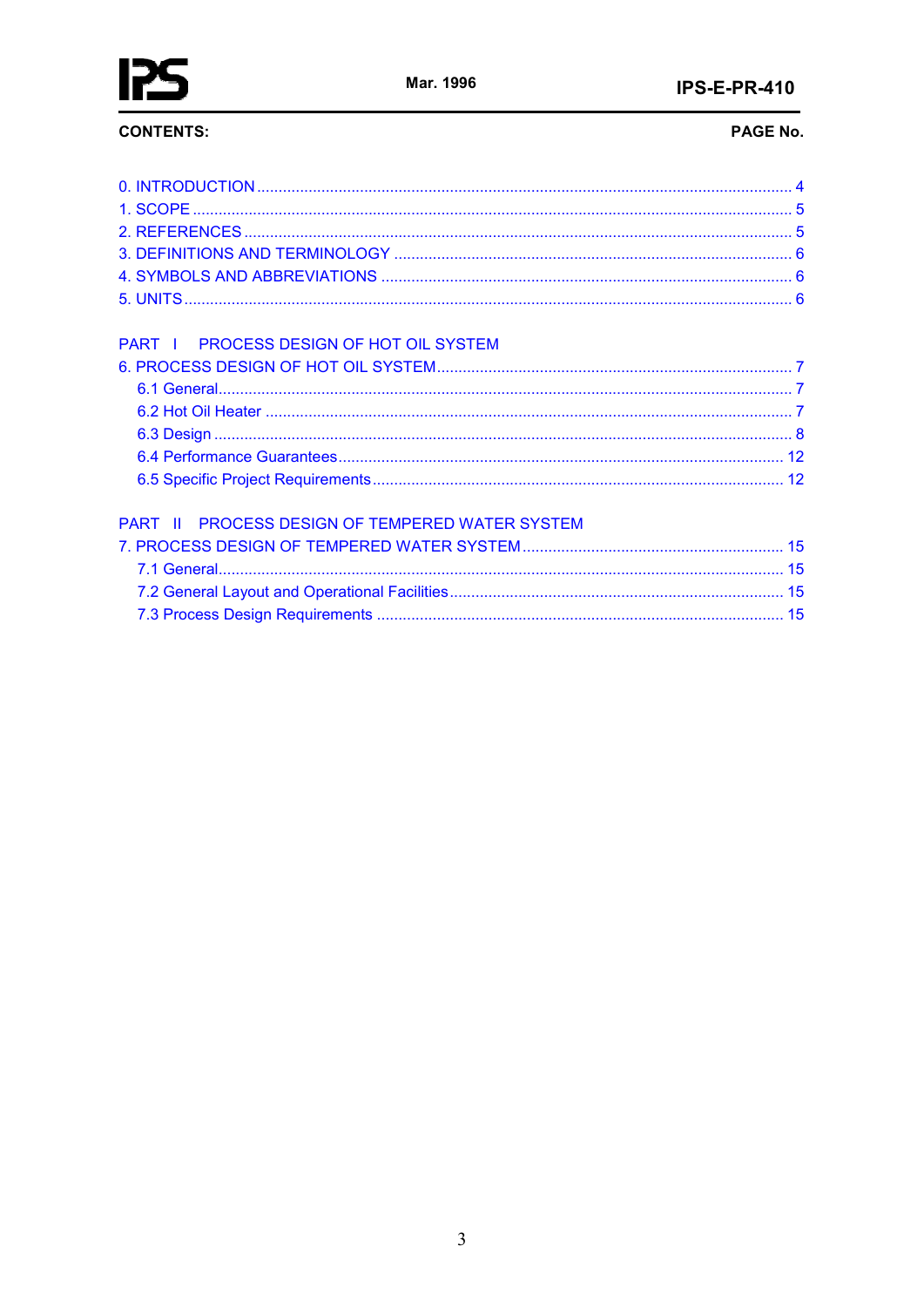

#### **0. INTRODUCTION**

The primary purpose of IPS standard specifications on "Process Design of General Heating & Cooling Systems" is to establish minimum requirements and design criteria needed in process design of the following standards:

| <b>STANDARD CODE</b> | <b>STANDARD TITLE</b>                                 |
|----------------------|-------------------------------------------------------|
| $IPS-E-PR-400$       | "Process Design of Cooling Water Circuits"            |
| <b>IPS-E-PR-410</b>  | "Process Design of Hot Oil & Tempered Water Circuits" |
| $IPS-E-PR-420$       | "Process Design of Heat Tracing and Winterizing"      |

This Engineering Standard Specification covers:

# **"PROCESS DESIGN OF HOT OIL & TEMPERED WATER CIRCUITS"**

Thermal liquids are used for process heating and cooling in the form of liquid, vapor or a combination of both. In addition to steam, thermal liquid include, hot and tempered water, mercury, Na, K, Dowtherms A and E, molten salt mixtures, hot oils and many others, each of which can be used for a specified field of application and can operate in different temperature ranges.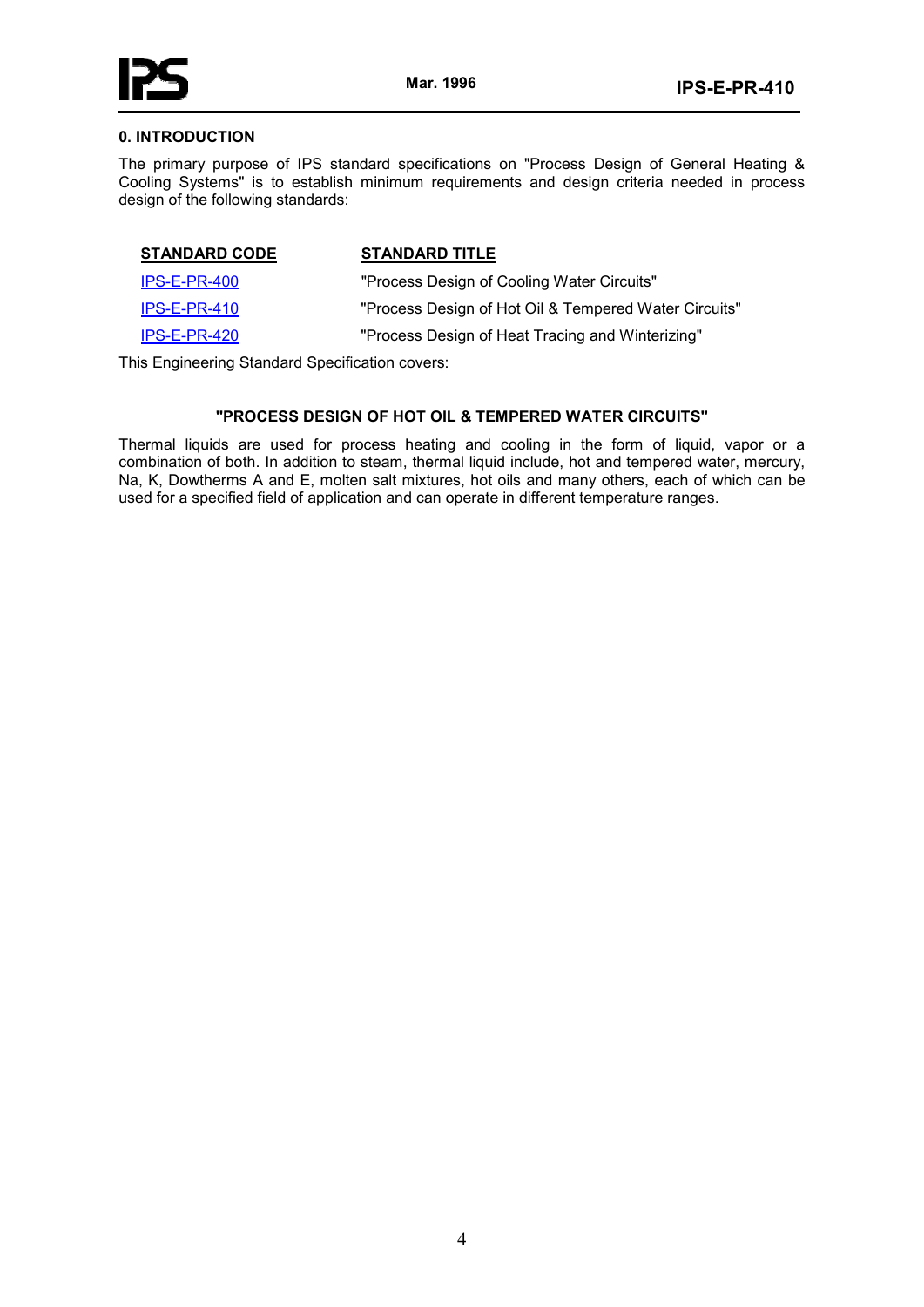

# **1. SCOPE**

This Standard Specification is intended to cover the minimum requirements and recommendations deem necessary to be considered in process design of "Hot Oil" and "Tempered Water" systems.

The scope is covered in two parts as:

- **Part I** "Process Design of Hot Oil System"
- **Part II** "Process Design of Tempered Water System"

## **Note 1:**

**This standard specification is reviewed and updated by the relevant technical committee on May 2003. The approved modifications by T.C. were sent to IPS users as amendment No. 1 by circular No. 221 on May 2003. These modifications are included in the present issue of IPS.** 

## **Note 2:**

**This standard specification is reviewed and updated by the relevant technical committee on May 2003. The approved modifications by T.C. were sent to IPS users as amendment No. 2 by circular No. 476 on March 2018. These modifications are included in the present issue of IPS.** 

# **2. REFERENCES**

Throughout this Standard the following dated and undated standards/codes are referred to. These referenced documents shall, to the extent specified herein, form a part of this standard. For dated references, the edition cited applies. The applicability of changes in dated references that occur after the cited date shall be mutually agreed upon by the Company and the Vendor. For undated references, the latest edition of the referenced documents (including any supplements and amendments) applies.

#### **IPS (IRANIAN PETROLEUM STANDARDS)**

| <b>IPS-E-PR-190</b> | "Layout and Spacing"                                                  |
|---------------------|-----------------------------------------------------------------------|
| <b>IPS-E-PR-440</b> | "Process Design of Piping Systems (Process Piping & Pipeline Sizing)" |
| IPS-E-PR-771        | "Process Requirements of Heat Exchanging Equipment"                   |
| <b>IPS-E-PR-785</b> | "Process Design of Air Cooled Heat Exchangers (Air Coolers)"          |
| <b>IPS-E-PR-810</b> | "Process Design of Furnaces"                                          |
| <b>IPS-E-PR-850</b> | "Process Requirements of Vessels, Reactors and Separators"            |

#### **API (AMERICAN PETROLEUM INSTITUTE)**

- API 570 "Piping Inspection Code: In-Service Inspection, Repair, and Alteration of Piping System"
- API 610 "Centrifugal Pumps for Petroleum, Petrochemical and Natural Gas Industries"
- API 650 "Welded Tanks for Oil Storage"

# **ASME (THE AMERICAN SOCIETY OF MECHANICAL ENGINEERS)**

"ASME Code", Section VIII, Division 1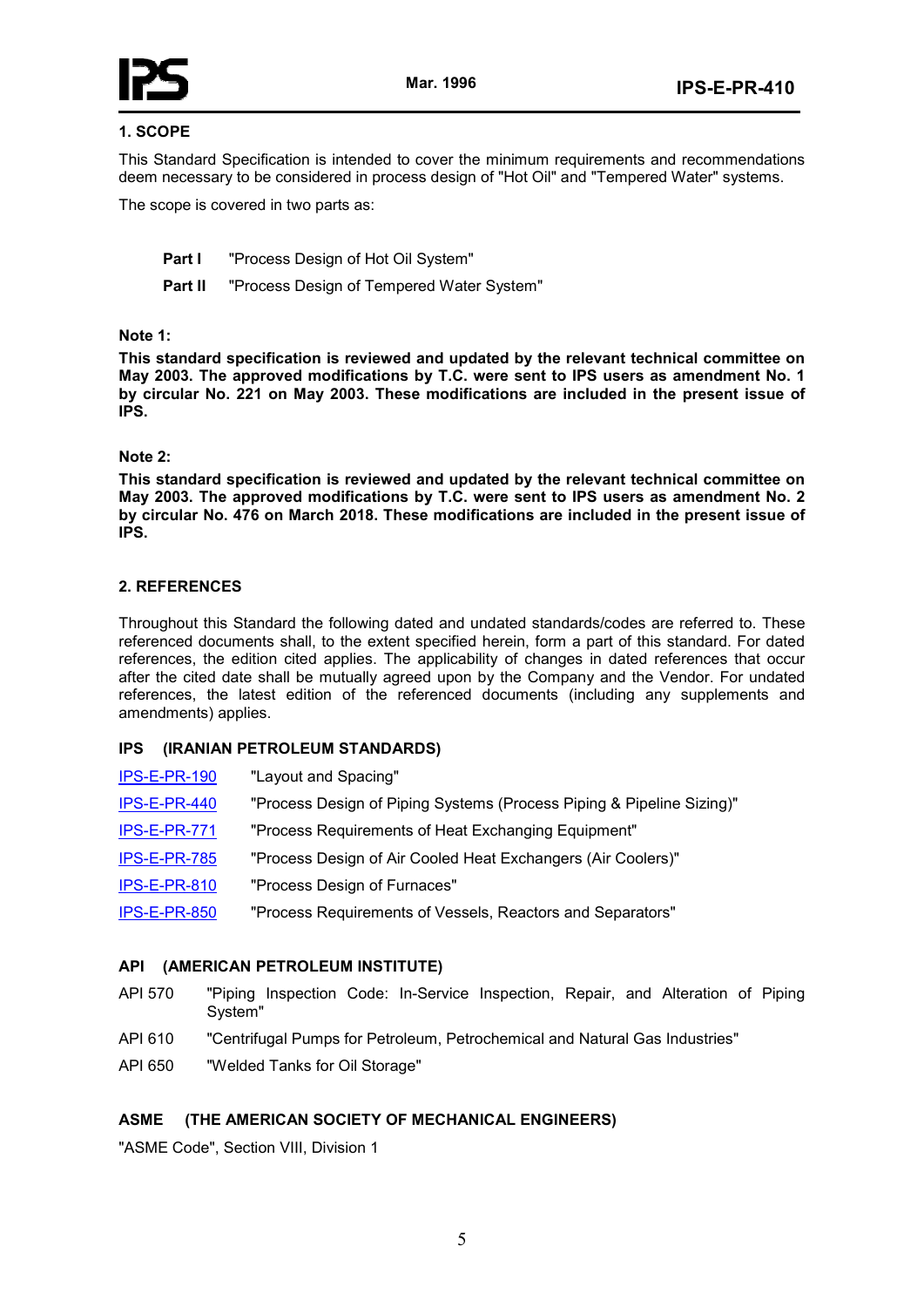

HEAT TRANSFER FLUID SYSTEMS (Shell Grove of Companies - 2011)

# **3. DEFINITIONS AND TERMINOLOGY**

Not particular definition is implemented.

# **4. SYMBOLS AND ABBREVIATIONS**

| <b>ASME</b> | $=$      | The American Society of Mechanical Engineers      |
|-------------|----------|---------------------------------------------------|
| <b>CWS</b>  | $=$      | Cooling Water Supply                              |
| <b>CWR</b>  | $=$      | <b>Cooling Water Return</b>                       |
| DP          | =        | <b>Differential Pressure</b>                      |
| DT          | Ξ        | <b>Differential Temperature</b>                   |
| <b>FCV</b>  | $=$      | <b>Flow Control Valve</b>                         |
| <b>LHV</b>  | $=$      | <b>Lower Heating Value</b>                        |
| <b>LIC</b>  | $=$      | Level Indicator Controller                        |
| LG          | Ξ        | Level Gauge                                       |
| <b>OGP</b>  | $=$      | Oil, Gas and Petrochemical                        |
| OD          | Ξ        | Outside Diameter                                  |
| РG          | Ξ        | Pressure gauge Valve                              |
| ΡI          | =        | Pressure Indicator                                |
| <b>TCV</b>  | $\equiv$ | <b>Temperature Control Valve</b>                  |
| <b>TEMA</b> | Ξ        | Tubular Exchanger Manufacturers Association, Inc. |
| ΤI          | $\equiv$ | Temperature Indicator                             |
| <b>TIC</b>  | Ξ        | <b>Temperature Indicator Controller</b>           |
| ΤT          | Ξ        | <b>Temperature Transmitter</b>                    |

# **5. UNITS**

This standard is based on international system of units (SI), as per IPS-E-GN-100, except where otherwise specified.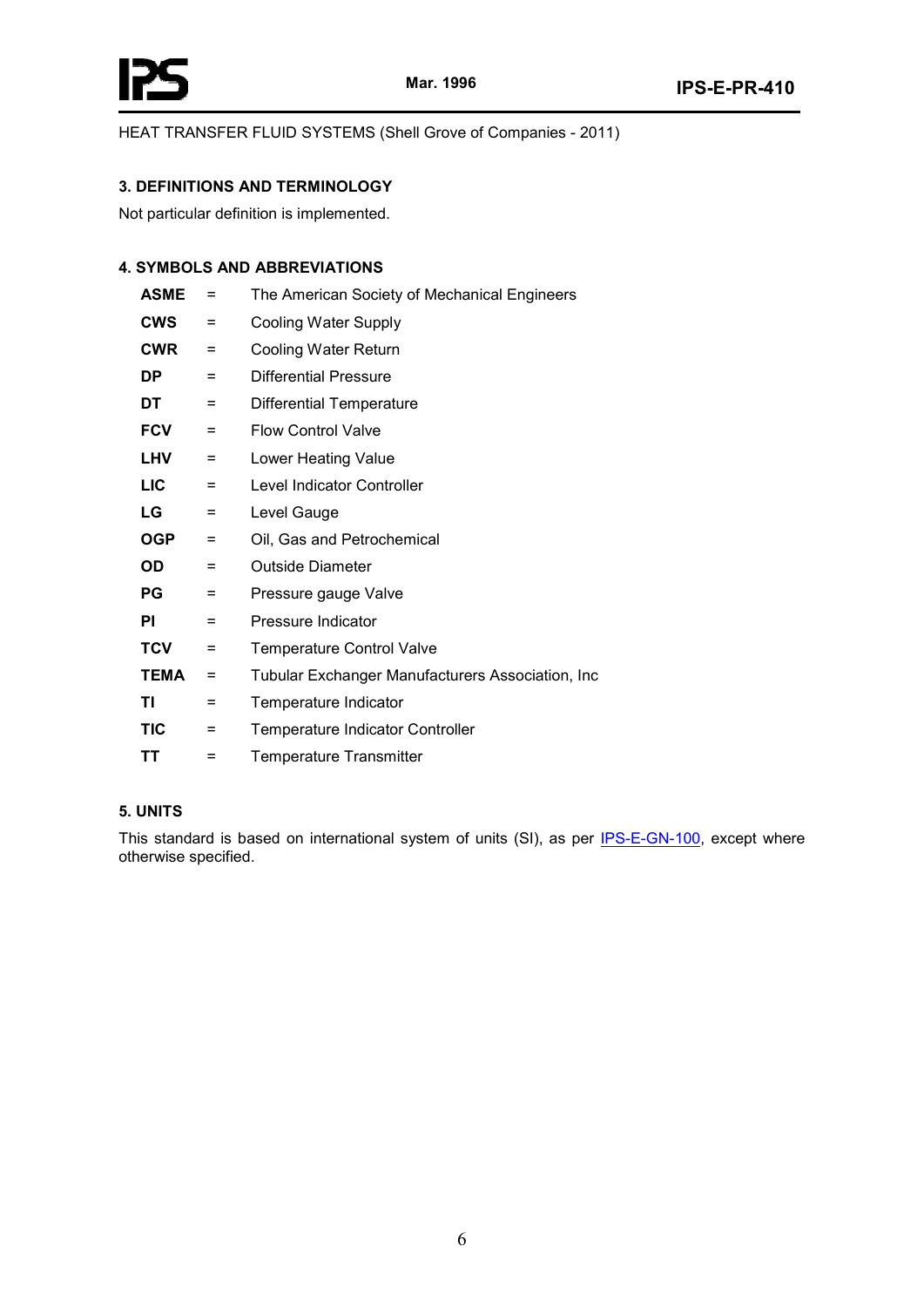#### **PART I**

## **PROCESS DESIGN OF HOT OIL SYSTEM**

## **6. PROCESS DESIGN OF HOT OIL SYSTEM**

## **6.1 General**

**6.1.1** A simplified schematic of major components of a hot oil system is given in Fig. 1. The heat transfer medium is pumped through a fired heater to the heat exchanger and returns to the pump suction surge tank. In some cases a fired heater may be replaced by electrical sources or indirect fire heater by a waste heat source, such as the exhaust stack of a gas turbine.

**6.1.2** While the system is ordered and designed as a packaged system, all necessary equipment such as ladders, and platforms, guards for moving parts, etc., shall be supplied as part of the package.

**6.1.3** Indoor equipment shall be suitably protected against damage by infiltration of moisture and dust during plant operation, shutdown, wash down, and the use of fire protection equipment.

**6.1.4** Outdoor equipment shall be similarly protected, and in addition, it shall be suitable for continuous operation when exposed to rain, snow or ice, high wind, humidity, dust, temperature extremes, and other severe weather conditions.

**6.1.5** The system shall be laid out such that to make all equipment readily accessible for cleaning, removal of burners, replacement of filters, controls and other working parts and for adjustment and lubrication of parts requiring such attention. For similar reasons, the heater front and rear doors shall be hinged or deviated.

**6.1.6** Maintenance tools specially designed for the equipment shall be furnished with the system.

**6.1.7** Spare parts must be readily available. If a stock of parts is not maintained by the manufacturer, critical spare items shall be furnished with the system.

# **6.2 Advantages and Disadvantages of Hot Oils**

#### **6.2.1 Advantages**

The advantages of hot oils are:

- Low vapor pressure at ambient temperature.
- Always liquid and easy to handle.
- Blended for a specific temperature range.
- Higher specific heat than normally occurring hydrocarbons.

#### **6.2.2 Disadvantages**

The disadvantages of hot oils include:

- Escaping vapors are environmentally undesirable.
- When overheated, the oils will oxidize and coke on the fire tube. Also, they can be ignited.
- Ethers if used, are expensive.
- Ethers are hydroscopic and must be kept dry.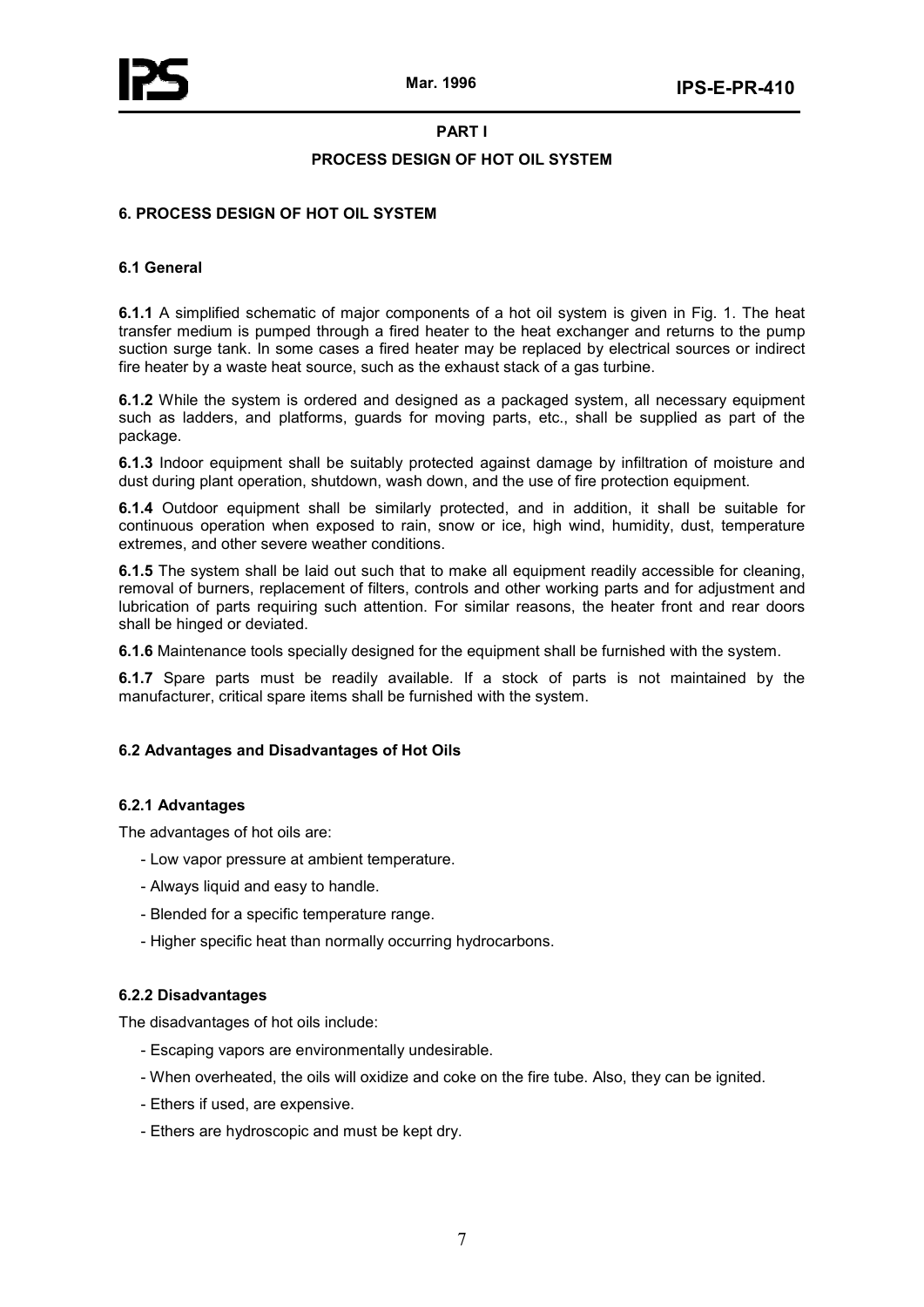

## **6.3 Hot Oil Heater Application**

These heaters furnish a heating bath 300°C or higher, which is hot enough for process applications such as dry desiccant or hydrocarbon recovery regeneration gas. Another less severe application is heavier hydrocarbon vaporization prior to injection into a gas pipeline to raise the heating value.

Manufactured heat transfer oils are blended for about 90-95°C operating range. For example, Fig. 2, gives typical heat transfer properties for a 150 to 300°C polyphenyl ether.

#### **6.4 Design**

The following features and criteria shall be considered in process design of each component of the hot oil system.

## **6.4.1 Heater design**

**6.4.1.1** Process design of the heater is critical for satisfactory operation. The heat transfer fluid must have sufficient velocity, generally 1.2 to 3 m/s, to avoid excessive film temperatures on the heater tubes.

**6.4.1.2** Design and capacity of the heater should be limited so that the maximum film temperature does not exceed the maximum recommended operating temperature of the fluid.

**6.4.1.3** Hot spot occurrence should be avoided, since it can lead to tube failure and fluid degradation.

**6.4.1.4** The heater shall be rated for the specified output. Multiple identical units may also be employed for the designed total heat load, but care shall be taken in system design to ensure adequate and proportional flow through the heaters.

**6.4.1.5** The preferred thermal efficiency of the heater to be 80% based on LHV of fuel. The contractor shall specify the expected and guaranteed values for the thermal efficiency and the basis for their estimation.

**6.4.1.6** Based on total outside surface area of the firetube (s) and the return flue(s), the average heat flux shall not exceed 17.35 kJ/s.m<sup>2</sup>. The flame characteristics and combustion chamber design shall ensure that the maximum heat flux at any point is limited to 23.66 kJ/s.m².

**6.4.1.7** Heating medium (hot oil) shall clearly be specified and it's discharge temperature from the heater shall be limited to a specified value, in data sheet.

**6.4.1.8** Under normal operating conditions, the rise in heating medium temperature across the heater shall not exceed the allowable DT specified in the data sheet.

**6.4.1.9** The heater shall be designed to give an efficient heater operation over the complete operating load range.

**6.4.1.10** Each heater (in case the use of multi-heater units), shall have a self-supporting stack designed to carry the total exhaust under the maximum firing conditions.

**6.4.1.11** In general reference should be made to IPS-E-PR-810, "Process Design of Furnaces" for design of heater and auxiliary systems.

#### **6.4.2 Firing system design**

**6.4.2.1** The hot oil heater shall be designed for a continuous and reliable operation.

**6.4.2.2** The burner(s) shall be designed for a minimum of 120 percent of normal full load firing and be suitable for firing the specified fuels (oil, gas or both) without undue maintenance or adjustment.

**6.4.2.3** In case of a forced-draft type heater the burner design shall incorporate air/fuel ratio system(s) to ensure complete combustion with minimum amount of excess air. The air/fuel ratio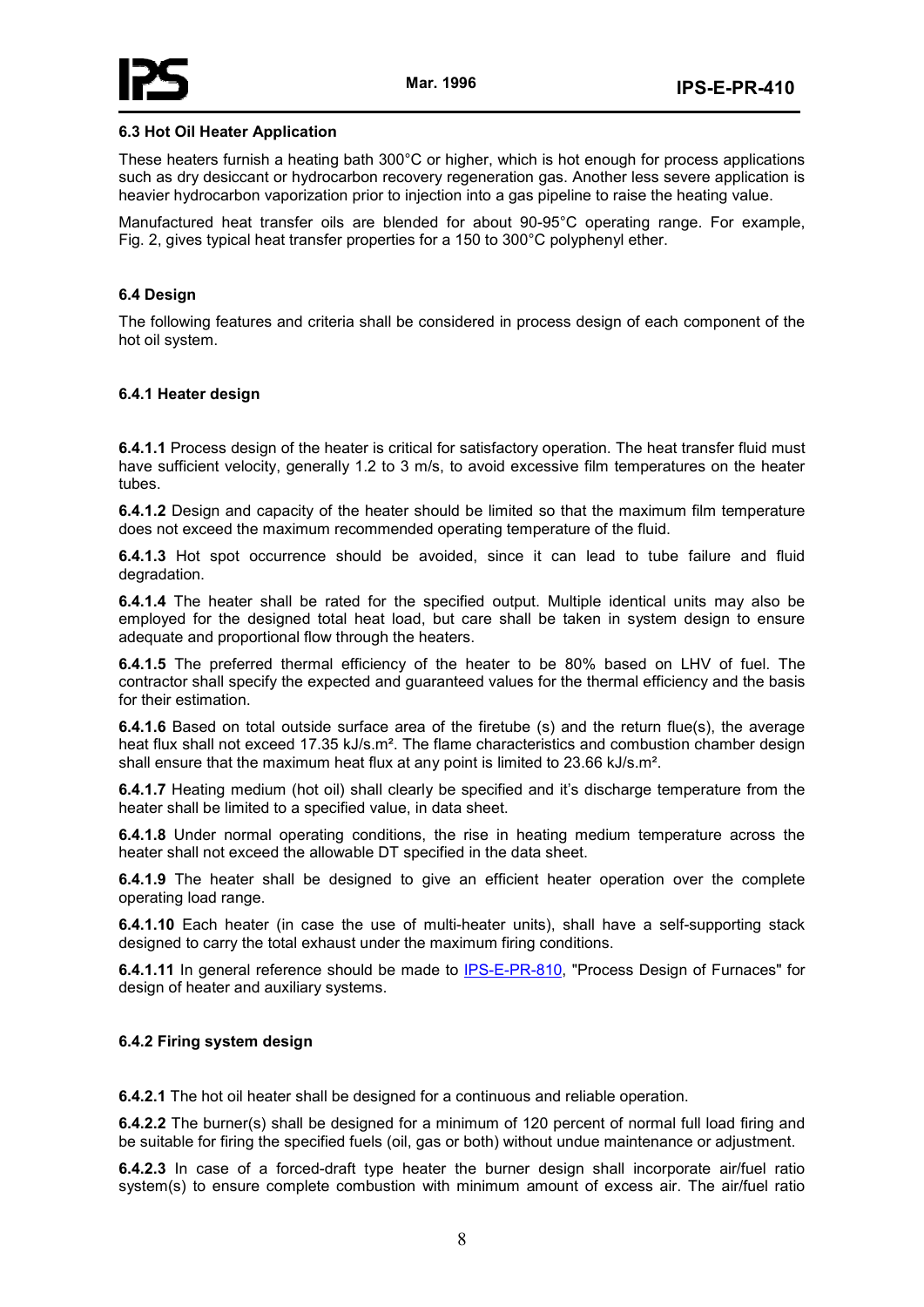

system shall be effective throughout the burner firing range i.e., from low to high fire positions.

**6.4.2.4** The burner nozzles and other parts exposed to the radiant heat of the combusion chamber shall be made from heat resisting alloy steel.

**6.4.2.5** The burner fuel and air openings shall be arranged to provide suitable velocities for complete mixing resulting in efficient combustion of the fuel.

**6.4.2.6** Each burner shall have observation ports to permit sighting and inspection of the flame.

**6.4.2.7** Suitable ignitor(s) shall be provided for firing fuel oil or gas and shall be of adequate output to permit safe ignition of the fuel.

# **6.4.3 Combustion air fan design**

In case of forced-draft type heater the following should be considered:

**6.4.3.1** The fan shall be designed for maximum ambient temperature.

**6.4.3.2** The fan(s), performance shall be stable over the complete firing range i.e., maximum firing down to shut off.

**6.4.3.3** Inlet screens shall be provided at fan(s) inlet.

**6.4.3.4** Combustion air fan(s) shall be sized to handle a minimum of 120 percent of the normal full quantity of combustion air.

**6.4.3.5** Outlet ducts of air fan (s) shall have some equipment like damper(s) for adjustment of the amount of intake air to the heater.

# **6.4.4 Heater control and instrumentation**

The heater package shall be provided with the following control and instrumentation as minimum:

**a)** Fuel gas/oil control system complete with:

- Pressure gauges in important locations;
- Pressure regulators;
- Pressure relief valves;
- Flow control valves(s) on heater inlet line;
- Strainers;
- Isolating valves.
- **b)** Fuel gas/oil emergency shut-off valve.
- **c)** Heater TIC (modulating type) for hot oil temperature control.
- **d)** Heater manual control for fire regulation.
- **e)** Temperature switches shall be supplied for the following alarm and shutdown functions:
	- Hot oil high temperature alarm;
	- Hot oil high high temperature shutdown;
	- Hot oil low temperature alarm;
	- Stack high temperature alarm;
	- Fuel oil low temperature alarm.
- **f)** Pressure switches shall be supplied for the following alarm and shutdown functions:
	- Hot oil high pressure alarm;
	- Hot oil low pressure alarm;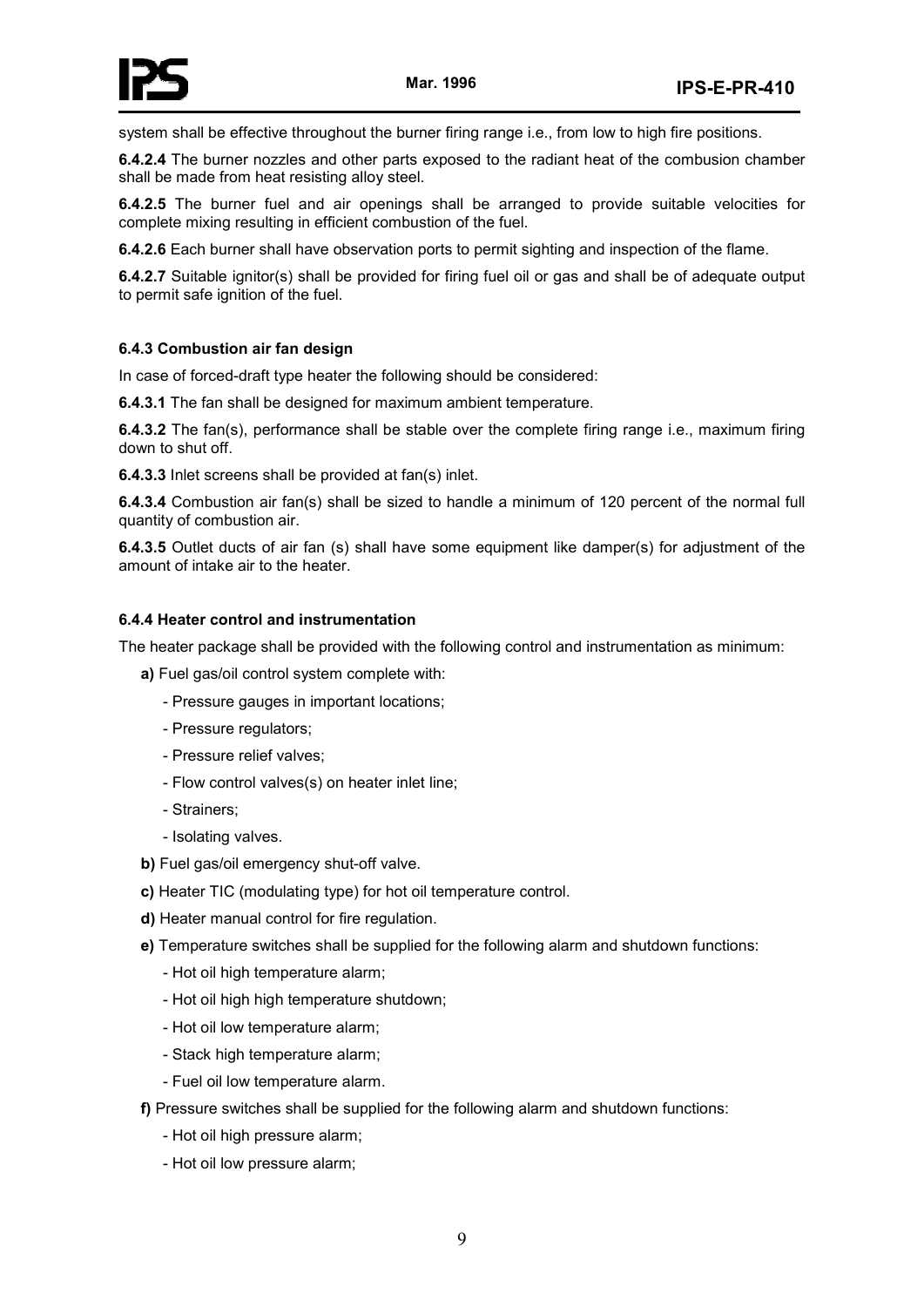

- \*Fuel gas/oil high supply pressure alarm;
- \*Fuel gas/oil high supply pressure shutdown;
- \*Fuel gas/oil low supply pressure alarm;
- \*Fuel gas low low supply pressure shutdown.

**g)** Flow switches installed on the flow transmitter output shall be supplied for the following functions:

- Turning Unit down to low flame position on low flow condition;
- Shutting Unit down (including circulation pumps) on low low flow condition.

**h)** Additionally, the following instrumentation shall be provided on the hot oil heater:

- Pressure gauge complete with isolation and bleed valve;
- Temperature indicators complete with thermowells for hot oil inlet and outlet streams;
- Stack exhaust temperature indicator complete with thermowell;

- ASME rated relief valve(s), factory set and sealed and located suitably. Relief valves shall have stainless steel trim.

**i)** Automatic start up/shutdown sequence control is normally not recommended, but if specified by the Company shall consist of:

- Pre-ignition purge of the combustion chamber;
- Ignition;
- Pilot proving;
- Firing rate modulation between low flame position and the maximum output;
- Post purge after shutdown.

**j)** The burner management system if specified by the Company shall be housed in a locally mounted panel, suitable for the area classification in which it is installed.

**k)** The burner management system shall incorporate a remote shutdown facility so that the main burner(s) and pilot(s) can be extinguished by a push-button located in central control room.

**l)** All other instrument, and controlling systems as per Vendor specification such as flame failure detector, pilot flame monitoring etc., should also be considered.

#### **\* Pressure switches shall be installed on each fuel supply line.**

For exhaust gas instrumentation refer to appropriate standard.

#### **6.4.5 Hot oil surge tank design**

**6.4.5.1** A surge tank shall be provided, suitably sized to handle expansion of inventory in whole system, the size of the expansion vessel is based upon the expansion coefficient, Maximum temperature and quantity of the fluid in the circuit and shall be designed as a pressure vessel in accordance with IPS-E-PR-850.

**6.4.5.2** The surge tank shall be arranged on the pump suction side and shall be blanketed with fuel gas or inert gas.

**6.4.5.3** The surge tank shall be located inside the heater building.

**6.4.5.4** The surge tank shall be provided complete with the following:

- **a)** Level gauge(s), spanning the entire operating range.
- **b)** Pressure gauge.
- **c)** Pressure relief valve.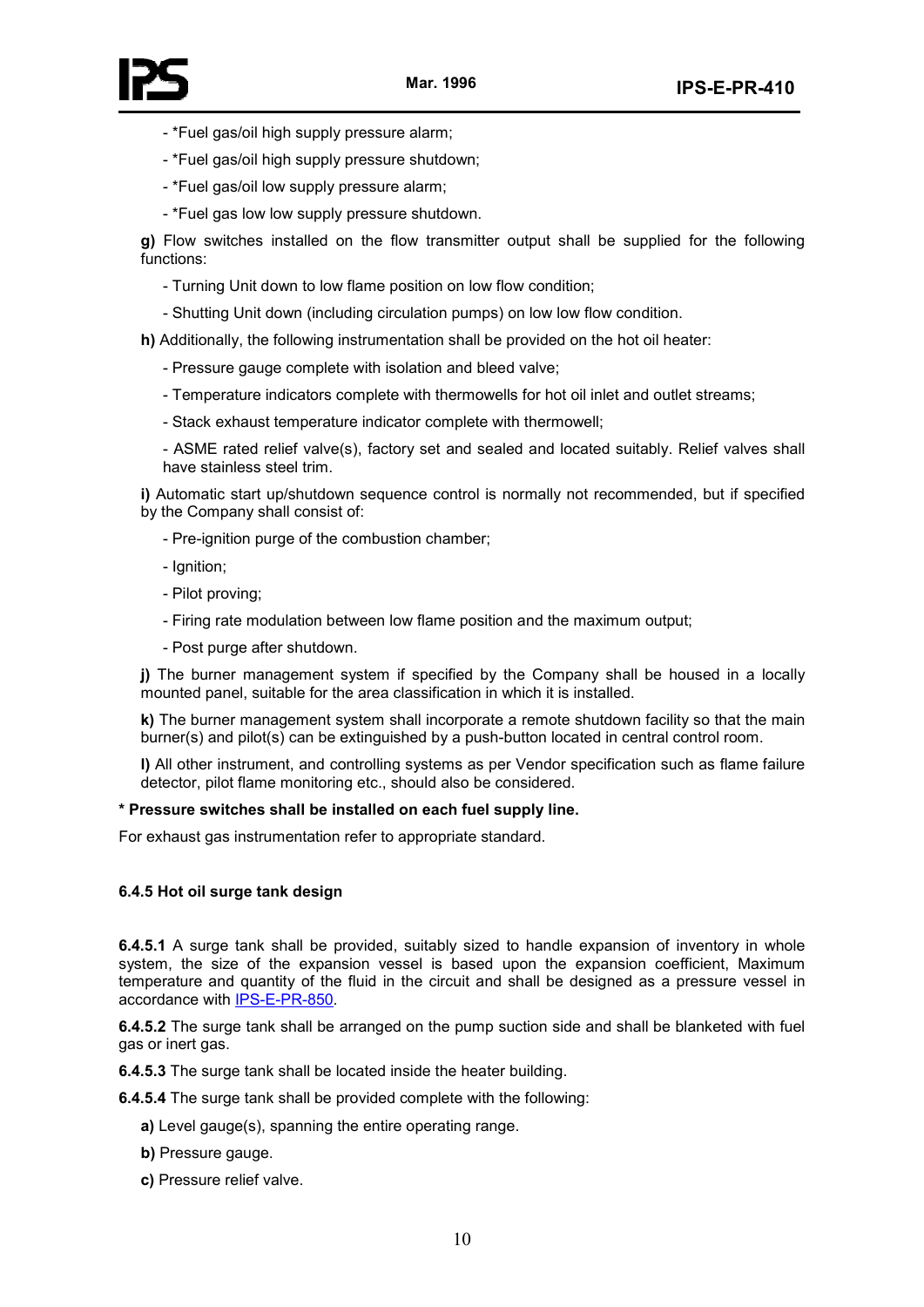- **d)** Blanket gas pressure make-up regulator.
- **e)** Pressure regulator to vent tank over pressure due to expansion or filling.
- **f)** Make-Up connection complete with isolation valve and non-return valve.
- **g)** Level alarm high and low.

# **6.4.6 Circulating pump design**

**6.4.6.1** At least two centrifugal pumps (one operating and one stand by) with 10% over design capacity at the design head shall be provided. However the following requirement shall also be considered in design.

**6.4.6.2** Strainer shall be provided at the suction of each pump.

**6.4.6.3** Valving around each pump shall include the following:

- **a)** Suction isolation gate valve of the same size as the suction line.
- **b)** Non-Return valve in discharge line.
- **c)** Isolation gate valve in discharge line.
- **d)** Casing vent and drain valves.

**6.4.6.4** In design of pump suction and discharge lines, the differential thermal expansion of the lines due to temperature variation shall be taken into account.

The stand-by pump shall be maintained in a pre-heated state in order to avoid thermal shock when starting by including a via bypass across the check valve.

#### **6.4.7 Hot oil filter**

**6.4.7.1** A hot-oil filter shall be provided to handle a slipstream equal to 10% of the design flow rate.

**6.4.7.2** The filter shall be of disposable cartridge type, capable of removing all solid particles above 5 micrometers (microns).

**6.4.7.3** The hot-oil filter shall be provided complete with the following:

- **a)** DP gauge.
- **b)** Isolation valves at inlet and outlet.
- **c)** Restriction orifice, sized for the required flow rate.
- **d)** Vent and drain valves.
- **e)** Relief valve.
- **f)** Filter by-pass line.

#### **6.4.8 Carbon filter**

**6.4.8.1** A bulk-pack type carbon absorber in consistent with the heating medium should be provided downstream of the heating medium filter to remove any products of degradation.

**6.4.8.2** The design flow rate of carbon filter shall be the same as the hot-oil filter flow-rate.

**6.4.8.3** The carbon filter shall be provided complete with the following:

**a)** DP gauge.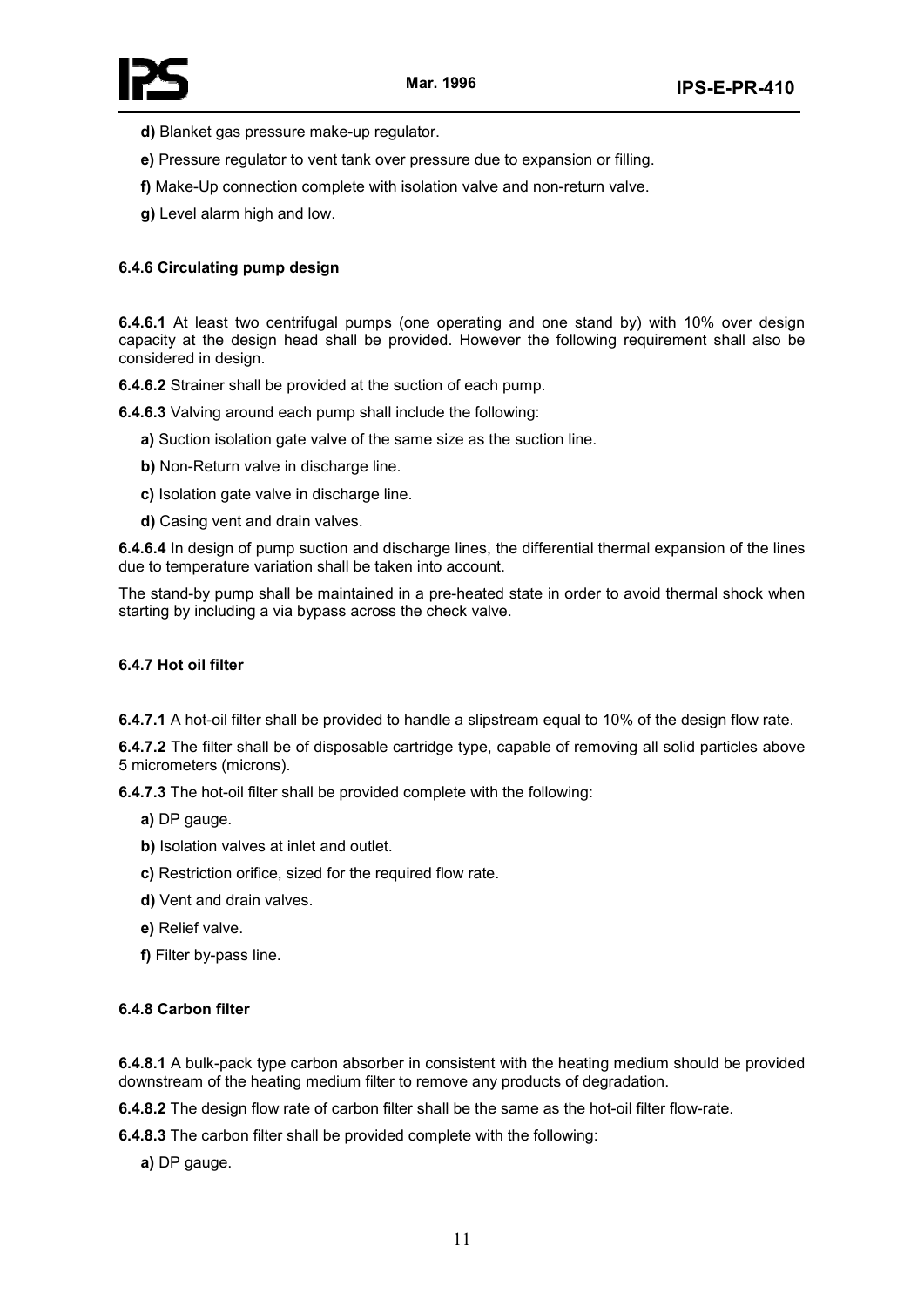

- **b)** Isolation valves at inlet and outlet.
- **c)** Vent and drain valves.
- **d)** Relief valve.
- **e)** Filter by-pass line.

# **6.4.9 Piping**

Piping shall be carbon steel unless otherwise specified. To minimize the possibility of leakage, the connections in Piping, fittings, and equipment should be welded.

## **6.5 Performance Guarantees**

**6.5.1** The Vendor, unless he expressly states any exceptions in his proposal, shall specify the guarantees on which the system furnished by him to meet the requirement with regard to process design, as flow rate, hot-oil delivery pressure and temperature, safety and reliability under all specified operating conditions. Refer to IPS-E-PR-250.

# **6.6 Specific Project Requirements**

**6.6.1** The Vendor shall specify the following data and information as the "Specific Project Requirements" in his proposal.

| • Environment:  non-corrosivecorrosive   |  |
|------------------------------------------|--|
| · Barometric pressure kPa (abs)          |  |
|                                          |  |
|                                          |  |
|                                          |  |
|                                          |  |
|                                          |  |
|                                          |  |
|                                          |  |
|                                          |  |
|                                          |  |
|                                          |  |
|                                          |  |
| • System Design pressure: kPa (ga)at  °C |  |
|                                          |  |
| · Surge tank: RequiredNot required       |  |
| · Circulation pump: RequiredNot required |  |
| • Hot oil filter: RequiredNot required   |  |
| · Carbon adsorber: RequiredNot required  |  |
|                                          |  |
|                                          |  |
|                                          |  |
| • Instrument air: Instrument gas         |  |
| - Supply pressure kPa (ga) normal        |  |
|                                          |  |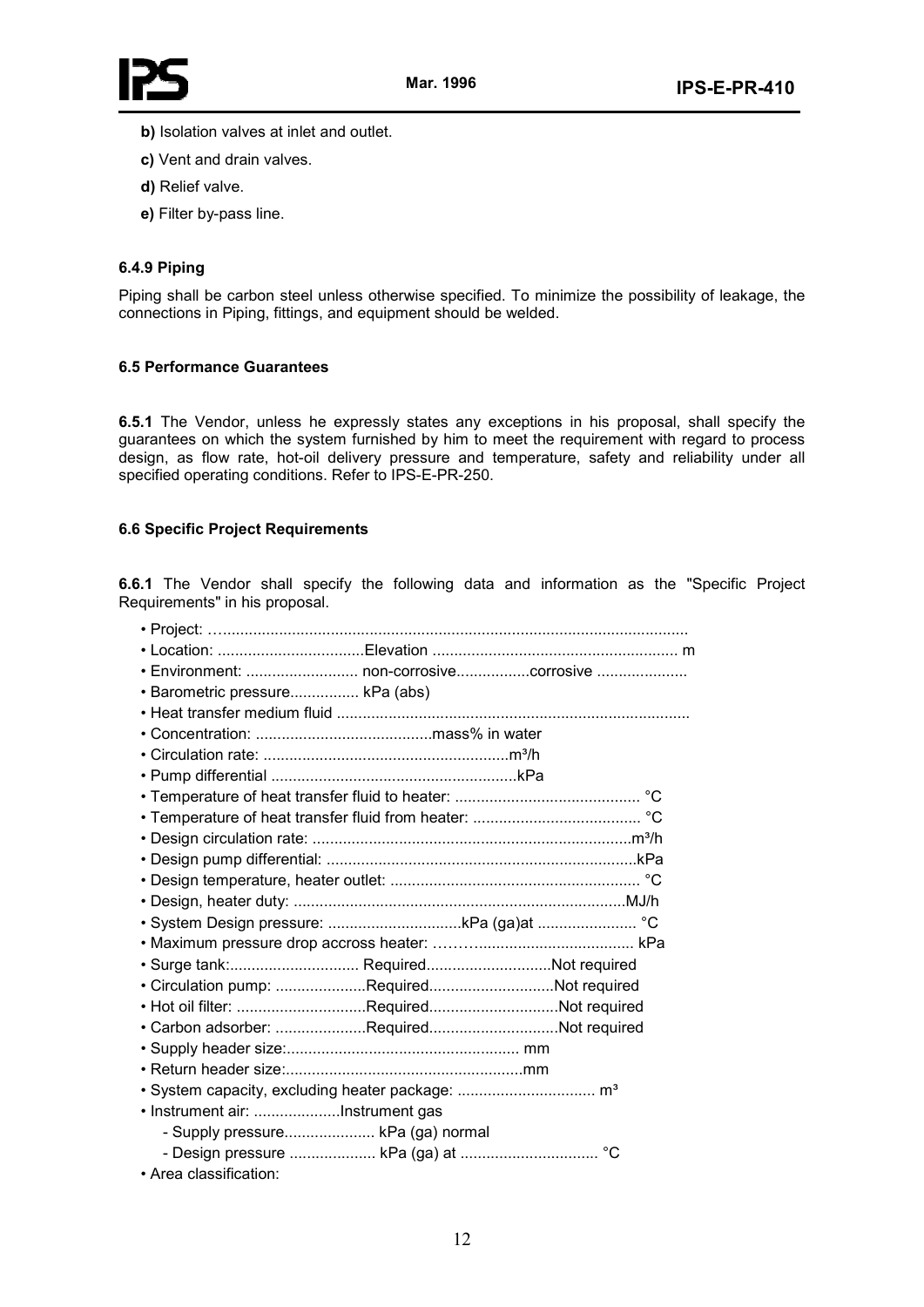

- Relative density (specific gravity) (Air=1.0)..... Molecular mass (MW).......... 



**TYPICAL HOT OIL SYSTEM** 

**Fig. 1**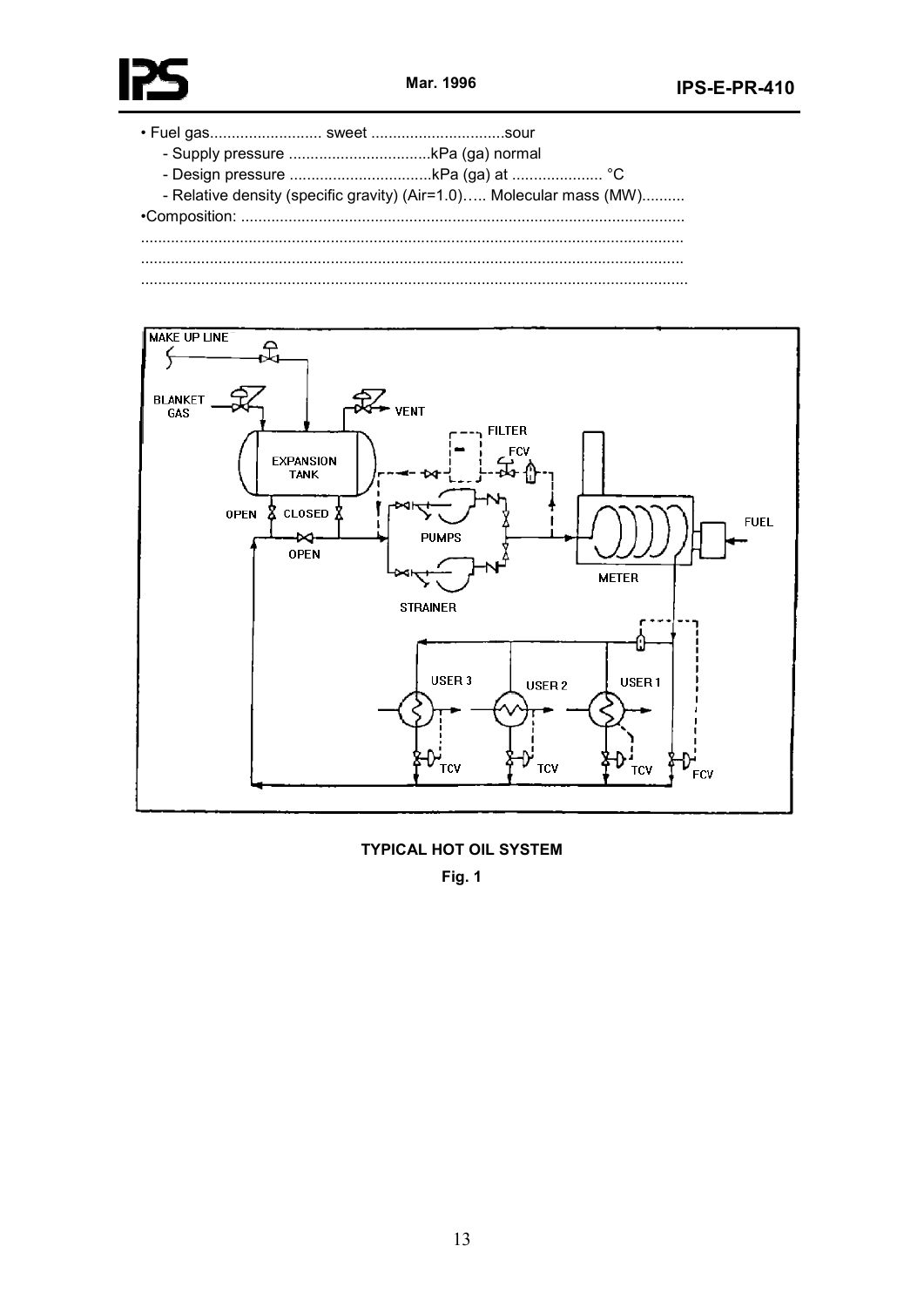

**TYPICAL HEAT TRANSFER PROPERTIES OF HOT OIL (POLYPHENYL ETHER)** 

**Fig. 2**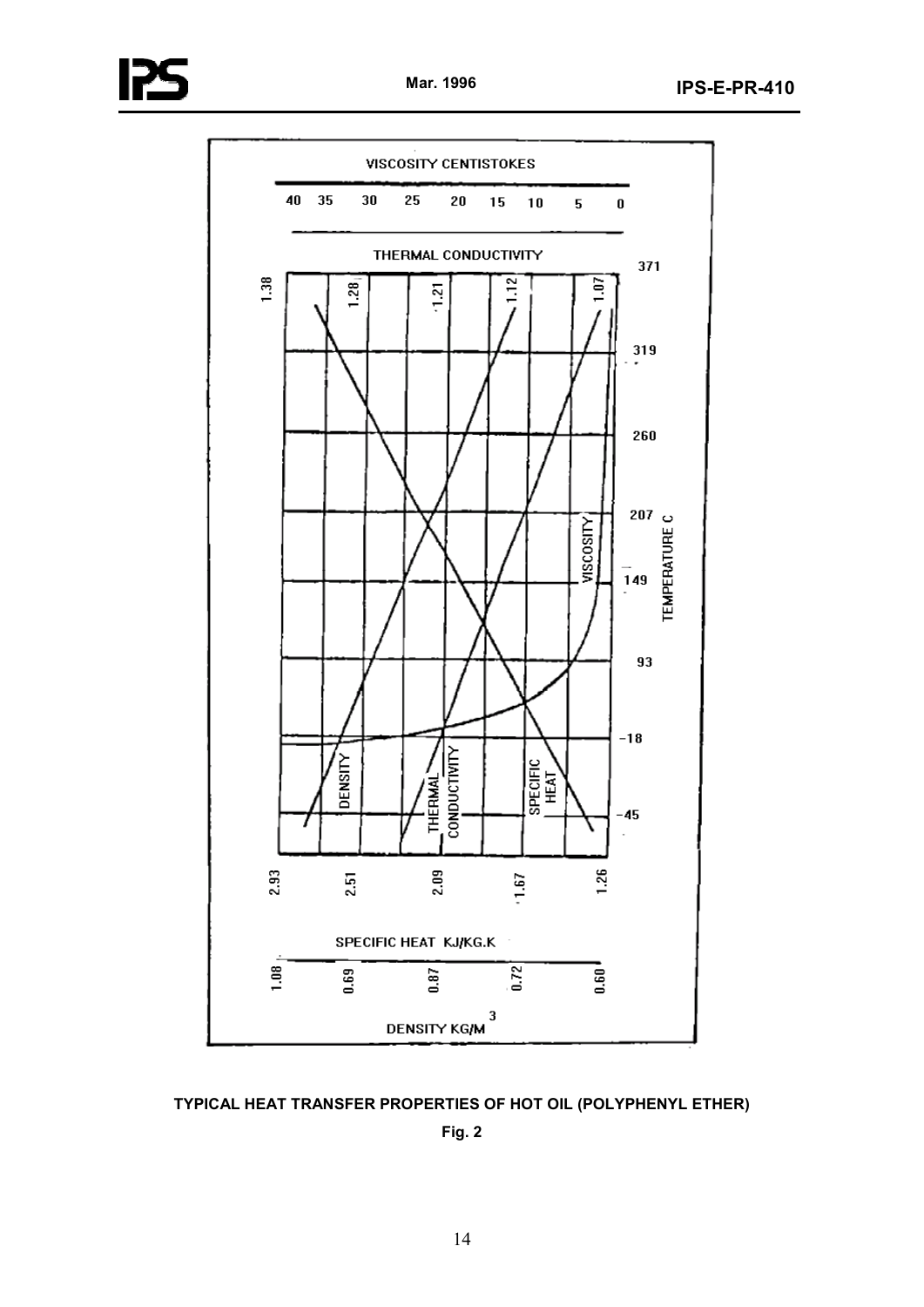

# **PART II**

## **PROCESS DESIGN OF TEMPERED WATER SYSTEM**

# **7. PROCESS DESIGN OF TEMPERED WATER SYSTEM**

# **7.1 General**

**7.1.1** Using tempered water as a cooling medium for solutions that would freeze or crystallize at usual cooling water temperatures is a common practice.

**7.1.2** A special tempered water circulating system shall be designed to minimize the chance of fouling by deposition of these type materials on heat exchanger surfaces.

**7.1.3** Condensate or treated process water shall be used as circulating tempered water, the water should efficiently be treated for corrosion inhibition according to material specification and design procedures. Provisions for corrosion inhibitor facilities shall be made. Tempered water system typically consists of a surge drum, circulating pumps, air cooler and/or shell-tube heat exchanger and associated piping and measuring devices.

**7.1.4** Single or multiple user(s) may be incorporated in a single tempered water system. All components of the system should accordingly be designed to maintain required cooling load capacity when all or parts of the user(s) are in operation.

**7.1.5** The water return from the various users shall be cooled to specified temperature depending on the local climatic conditions.

**7.1.6** All applicable parts of general requirements set forth in Clause 6, "Part I" of this Standard shall be considered for this part unless is in contrary with Vendor specification.

#### **7.2 General Layout and Operational Facilities**

**7.2.1** For layout and operation of the system, Vendor should take into account an adequate space being allowed for operational access, cleaning and maintenance.

**7.2.2** The arrangement of installations should be such that, instruments and indicators can readily be seen from the appropriate working position. Valves and controls should be nearly arranged and accessible.

**7.2.3** In case the system admitted for indoor installation, access facilities should be so arranged that major items of the system can be brought in and taken out or removed as necessary.

**7.2.4** Applicable provisions of IPS-E-PR-190, should also be considered in system layout design by the Vendor.

# **7.3 Process Design Requirements**

# **7.3.1 General**

**7.3.1.1** Design of the system and it's associated controls should take into account the following:

- **a)** The nature of the application.
- **b)** The type of installation i.e., indoor or outdoor installation.
- **c)** Cooling load patterns.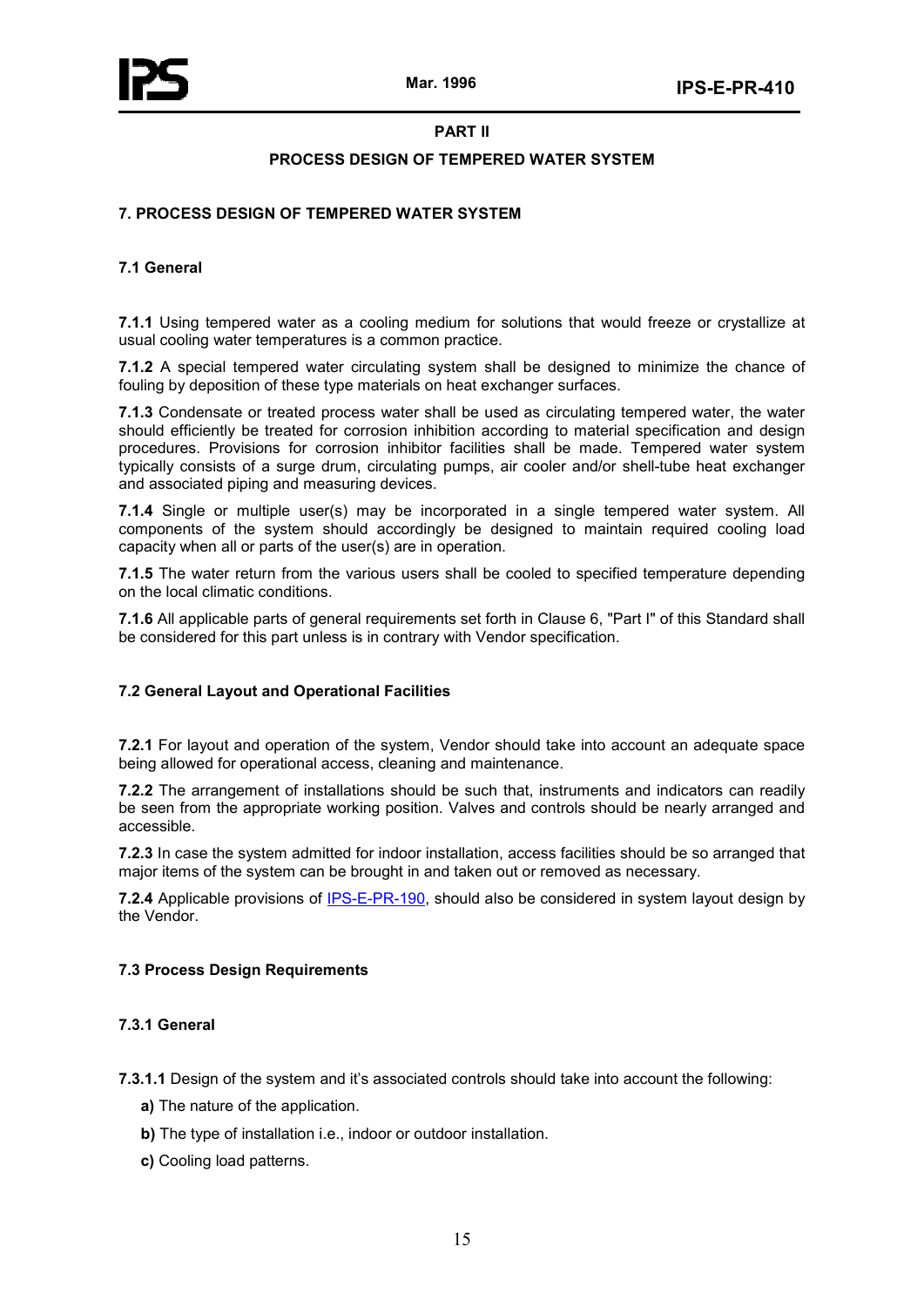



- **d)** Tempered water supply requirements.
- **e)** Economic factor and minimizing the use of primary energy.

# **7.3.2 Surge drum**

**7.3.2.1** The Pressurized type surge drums for required capacity shall be designed in accordance with IPS-E-PR-850. Atmospheric surge tanks shall be designed as per API-650 with steam blanketing system for oxygen removal.

**7.3.2.2** Make up water to surge drum will be taken from condensate system, moderately heated to required temperature by hot condensate circulation and chemical treatment should be practiced to minimize corrosion.

**7.3.2.3** The drum should be blanketed with steam. Provisions shall be considered for automatic controlling of water level and adding make-up water as required.

**7.3.2.4** The pressurized type surge drum operating above 7.0 kPa shall have a minimum design pressure of 110 kPa (abs). The drum shall be designed for full vacuum.

**7.3.2.5** All applicable loads, including wind load, earthquake and hydrostatic testing load shall be considered in design as acting simultaneously.

**7.3.2.6** All outline drawing shall be furnished and shall contain the data indicated in Table 1 below. Location of the drum marking or nameplate shall be indicated on this drawing.

| <b>DESCRIPTION</b>                                   | <b>UNIT</b> | <b>DATA</b> |
|------------------------------------------------------|-------------|-------------|
| Design pressure                                      | kPa         | ----        |
| Design temperature                                   | °C          |             |
| Operating pressure                                   | kPa         |             |
| Operating temperature                                | °C          |             |
| Maximum allowable stress at design temperature       | kPa         |             |
| ·Hydrostatic test pressure at uppermost part of drum | kPa (ga)    |             |
| ·Hydrostatic test temperature                        | °C          |             |
|                                                      |             |             |

## **TABLE 1 - DATA IN DRAWING**

**7.3.2.7** A manufacturer's data report shall be furnished and shall contain the same information as required by form U-1 of ASME Code, Section VIII, Division 1.

**7.3.2.8** Provisions for entering, cleaning, venting and draining of vessel shall be considered on the bases of basic practice as specified by the Vendor/manufacturer.

**7.3.2.9** Surge drum shall be furnished with following auxiliaries:

- **a)** Pressure gauge.
- **b)** Temperature gauge.
- **c)** Level gauge.
- **d)** Steam blanketing regulator.
- **e)** All inlet, outlet piping nozzles.

# **7.3.3 Circulating/recirculating centrifugal pumps**

**7.3.3.1** The circulating and recirculating pumps shall be centrifugal with 100% spare and shall be designed in accordance with the following requirements:

**a)** Unless otherwise specified, the pumps and auxiliaries shall be suitable for unsheltered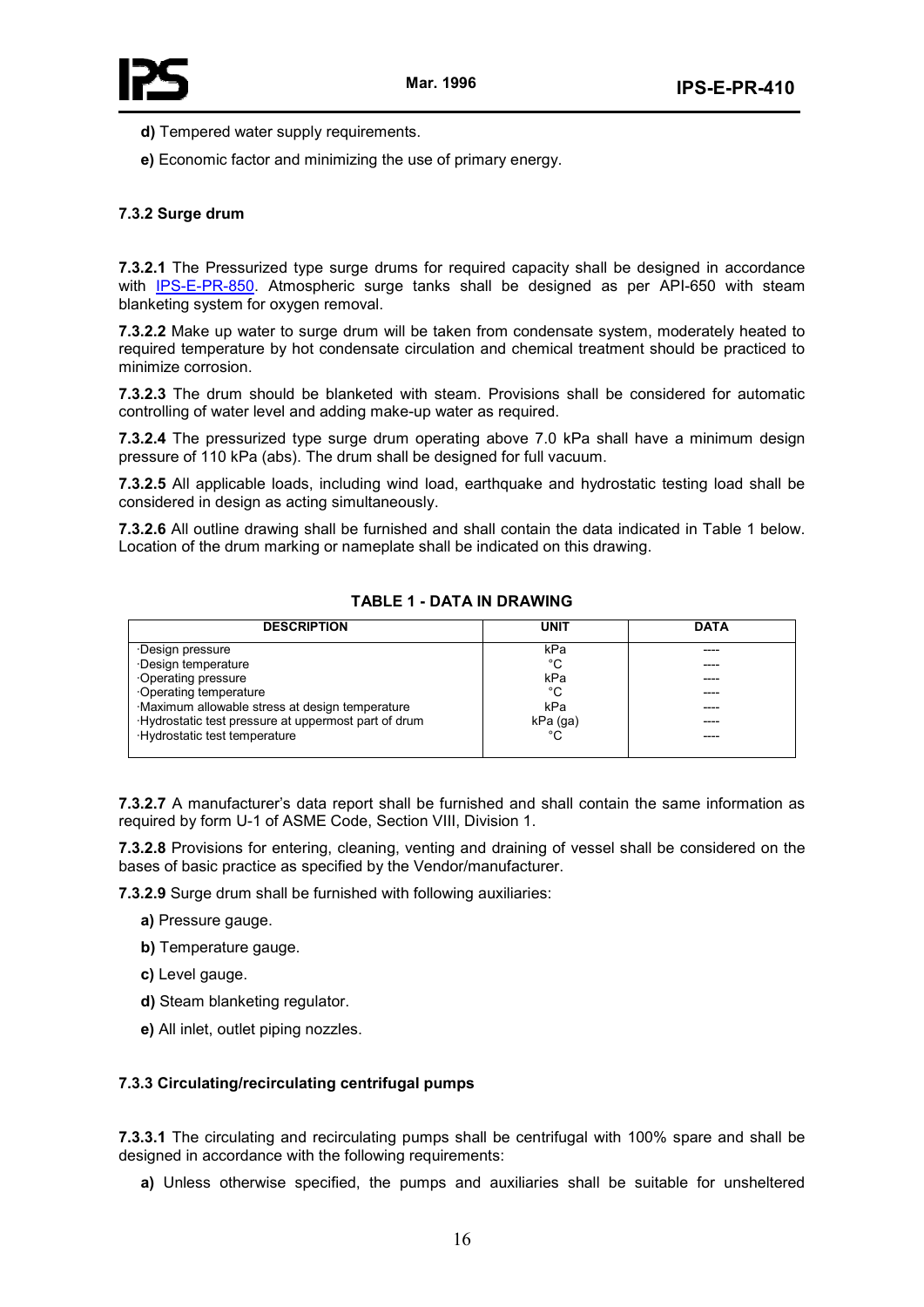

outdoor installation in the climatic zone specified.

**b)** Flanged suction and discharge nozzles shall be integral with the casing.

**c)** Gate valves shall be used for vents and drains.

**d)** All required vents shall be equipped with valve.

**e)** Nameplate data shall be in SI units.

**f)** Vendor's piping shall terminate with a flanged or threaded connection, of a line rating at least equal to the design pressure and design temperature rating of the equipment.

**g)** Vendor shall specify the spare parts and shall include his proposed method of protection from corrosion during shipment and subsequent storage.

**h)** Vendor's proposal shall state the minimum flow rate recommended for sustained operation on the specified tempered water.

**i)** Isolation gate valves shall be used at suction and discharge line with the same respective line size.

**j)** Non-return valves shall be installed in discharge lines.

**7.3.3.2** The pumps shall be of proven modern design and shall have operating characteristics as specified in pump data sheet.

**7.3.3.3** The arrangement of equipment, including piping and auxiliaries shall provide adequate clearance area and safe access for operation and maintenance.

**7.3.3.4** The equipment and component parts shall be warranted against defective materials, design and workmanship for specified guaranteed period.

#### **7.3.4 Cooler and heat exchanger**

**7.3.4.1** Unless otherwise required, air cooler shall be used in tempered water system, in accordance with IPS-E-PR- 785.

**7.3.4.2** In case shell-tube heat exchanger is required, its design shall be in accordance with IPS-E-PR-771.

#### **7.3.5 Piping design**

**7.3.5.1** All applicable portions of IPS-E-PR-440 shall be considered in pipe sizing and design of the tempered water system. It shall apply to auxiliary piping connecting the equipment of the system and the piping between the system and the consuming Units. However, the following considerations shall be admitted to accomplish the whole requirements of piping process design.

**1)** In piping layout, the location of operating and control points such as valves, flanges, instruments, vents and drains shall enable operation of the system with minimum difficulties.

**2)** The piping system shall be laid out to allow easy repair or replacement of any portion of the system.

**3)** Basic design data for each line shall be given in the line designation table as per Company's project specification.

**4)** The actual minimum corrosion allowance shall be listed for each line in the line designation table.

**5)** Flanges or other removable connections shall be provided throughout the piping system to permit complete removal of the piping.

**6)** A gate valve shall be installed in each instrument take-off connection except thermowells and shall be located close to the pipe.